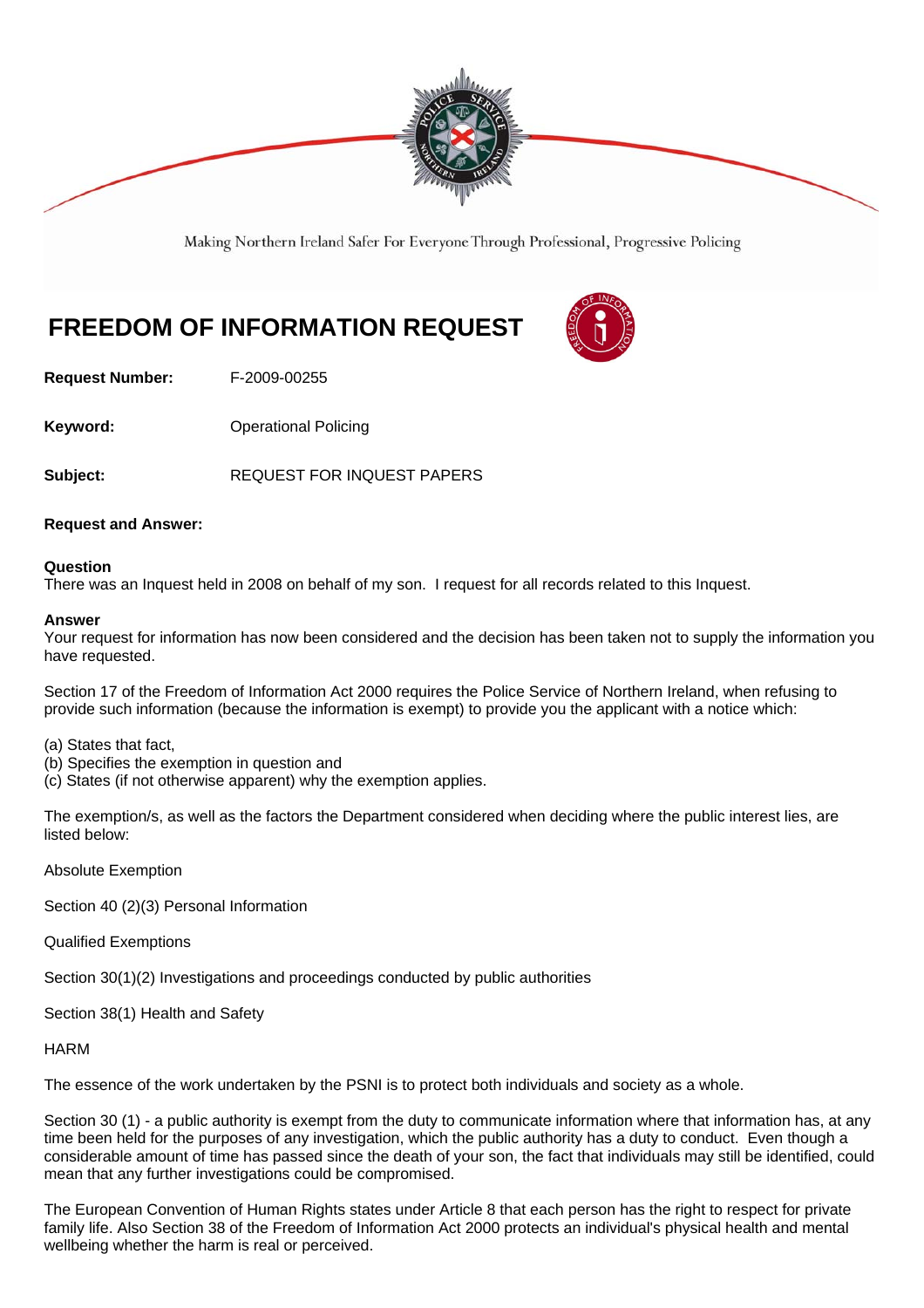## Public Interest Test

The public interest test relevant is as follows: -

## Favouring Disclosure

## Accountability

The actions of the Police Service, particularly in relation to crime requires appropriate application of legislation. This information would go some way towards reassuring those factors.

#### Justice to an Individual

The public interest may be served by providing individuals with information of particular reference to them and their situation, e.g. information that would assist the applicant to understand the steps taken by the service in dealing with their request/complaint, information which would assist them to assist them to assess whether to pursue a legal remedy or otherwise.

## Media and Public Interest

To satisfy the media and public interest.

# Public Debate

Where the release of information would contribute to the quality and accuracy of public debate.

## Investigations

There tends to be a considerable public interest in criminal cases in seeing that justice is done.

## Accountability for Public Funds

Where public funds are being spent, there is a public interest in accountability and justification.

Considerations Favouring Non-Disclosure

Efficient and effective conduct of the service.

Where the current or future law enforcement role of the force may be compromised by the release of information, for example in this case, future court proceedings could be jeopardised.

# Human Rights

The public interest will not be served if disclosure breaches the obligations placed on an authority under the European Convention on Human Rights, particularly the right to life, fair trial and privacy. Some cases may be subject to court imposed reporting restrictions.

Also, the human rights of the victims involved in these crimes need to be considered and it would simply not be right to disclose information to the world in general.

# Current investigations

It would not be in the public interest to release information that may still be of assistance the PSNI in relation to any unresolved investigations.

It is the Association of Chief Police Officers approach that information relating to an investigation will rarely be disclosed under the provisions of the Freedom of Information Act. Whilst such information may be released if it provides a tangible community benefit, for example to prevent or detect crime or to protect life or property, it is hard to see how the information here will do so.

# Criminal Investigations

Information relating to a criminal investigation will rarely be disclosed under FOIA.

#### Existing Procedures

It would not be in the public interest for Freedom of Information to be used to obtain information, which is already